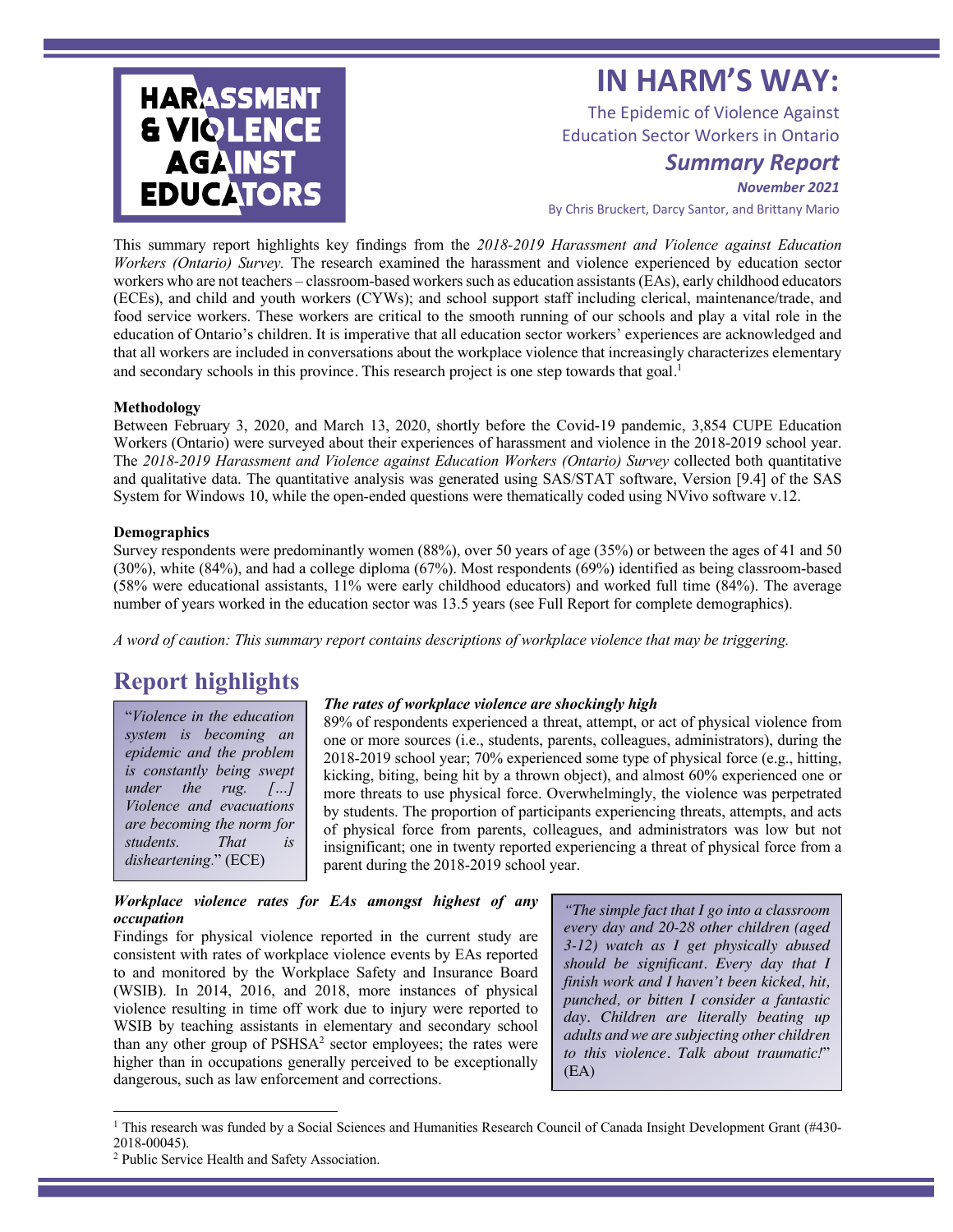*"The level of violence in mainstream classrooms has gone up very much, making EA's job about working with students with behaviour problems. The students who have learning disabilities have no support at all and are further and further behind; those students often become behavioural students later on.* (EA)

#### *Workplace violence rates for education sector workers are increasing*

Over 80% of participants indicated that the levels of harassment and violence had increased "a lot" or "somewhat." Participants noted that increases in aggression coupled with decreasing staffing levels leave workers facing volatile situations without adequate support. Increasing rates of violence against these workers was also a significant finding of a longitudinal analysis of Ontario WSIB lost time claims between 2002 and 2015 conducted by Cynthia Chen, Peter Smith, and Cameron Mustard (2019); these researchers found that "a pronounced increase in workplace violence injury rates was observed in the education sector" (p. 3), and noted that the average annual percentage change was 7.0% for women and 4.1% for men. 3

#### *Workplace violence can be severe and result in significant injury*

Participants described being kicked, hit, punched, slapped, choked, scratched, strangled, spat at, head butted, kneed in the crotch, and threatened (and sometimes cut) with scissors. They also spoke of having to dodge thrown items, being assaulted by meter sticks, being tripped, being urinated on, having their hair pulled, getting their clothes torn, and being bit. These acts of aggression are not (as the general public might imagine) the ineffectual tap of an annoyed youngster but potentially serious and sometimes terrifying experiences. Participants reported significant physical injuries including concussions, fractures, dislocated joints, back and head injuries, infections, and whiplash. There can be long-term impacts on workers who find themselves off work, undergoing physical therapy, paying for counselling, unable to do everyday activities, and/or experiencing chronic pain.

*"A student threw a desk at me and crushed my shin. I have a permanent disability now and can only work 9 hours a week and may not be able to continue working at all."* (EA)

"*I was attacked by a student. Several punches to the head. I had a concussion, kidney trauma, a sprained ankle, major swelling, bruising, and bite marks on my leg."*  (CYW)

*"Typically, I would be harassed in person or over the phone by parents; it always made me feel inadequate like I am 'just a woman' or 'just a secretary'."* (Clerical)

"*Multiple emails from my principal belittling my work or handling of a situation. Personal put downs. Criticism causing me shame and embarrassment in front of co-workers*." (Clerical)

#### *Exceptionally high rates of harassment and verbal violence*

Results from the survey suggest that in any single year, 95% of classroom-based and support staff workers experienced some form of harassment from one or more sources (i.e., students, parents, colleagues, administrators). Findings showed that certain forms of harassment and verbal violence, such as insults, put-downs, and/or obscene gestures from students, are experienced by 75% percent of participants, whereas other forms, such as comments that ridicule, demean or offend (60%), being 'ganged up' on (32%), and the spreading of false accusations (25%) are experienced less frequently. Reports of harassment and verbal violence from parents, colleagues, and administrators, was less frequent but still disturbingly common.

*Harassment and violence are repetitive and ongoing experiences*  Participants who experience harassment and violence are likely to experience multiple instances of different types throughout the entire school year. Participants reported experiencing an average of 8.64 acts, 9.14 attempts, and 6.52 threats of physical force from students in the year and approximately 8.5 instances of insults, putdowns, and gestures from students, 1.22 from parents, 1.37 from colleagues and 0.70 from administrators in a *single* year.

"*Getting spit at, chairs being thrown, being called demeaning names (cunt, bitch, whore, etc.), getting hit, punched, kicked, screamed at, my family demeaned and threatened, my life threatened. Not just one incident, but ongoing throughout every day*." (EA)

*"Why does the board 'normalize' these incidents? There's NOTHING NORMAL about going to work every day and getting hit, scratched, kicked, punched, pushed, and having your hair pulled."* (EA)

*Violence against education sector workers is normalized and minimized* Participants reported a disturbing normalization of violence against education sector workers by administrators, educators, and students; all too often it appears that violence is increasingly understood to be "*part of the job.*" This normalization operates in conjuncture with widespread minimization and/or denial of the extent of violence and its multifaceted impacts on education sector workers.

<sup>3</sup> Chen, C., Smith, P., & Mustard, C. (2019). Gender differences in injuries attributed to workplace violence in Ontario 2002-2015. *Occupational and Environmental Medicine,* 76 (3-9).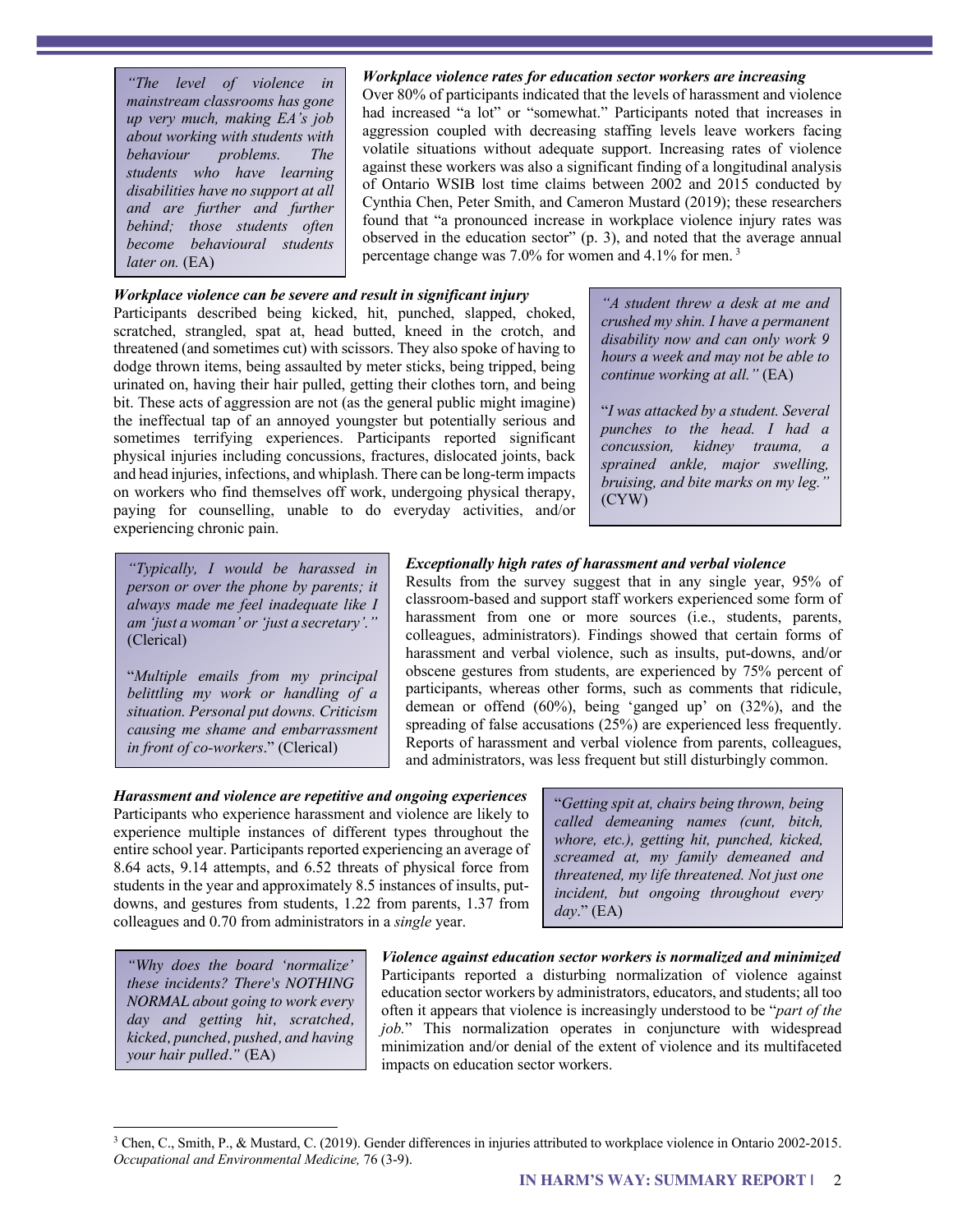#### *The demands on education sector workers are increasing*

Survey respondents explained that demands on their time have multiplied while resources have dwindled (e.g., "*I worked in a grade one classroom with another EA and teacher. I had six kids with complex needs; four of the six students had one-to-one support the previous year and last year this support was cut down to two EAs with no coverage for our lunches and breaks*"). This not only has a significant impact on workers, but it also means that children who need support but are not disruptive are passed over, while those who are disruptive are not having their needs met either – neither group is receiving the assistance that would allow them to thrive.

*"There has been a decrease in the amount of EAs to a school. We are asked to support multiple students who are entitled to individual EAs. And students who are suspected to have a special need but are not diagnosed will be piggy backed onto a student who has an EA. Sometimes multiple students are placed in one EA's care. This can result in an increase of behaviours and safety concerns.*" (EA)

#### "*We do not have time off and \$300-500 in benefits does not get you very far with a counsellor or physical therapist. And look at what we make. We can not afford to pay for that. And most of us have a part time or a second full time job so that we can survive while continuing to be in this field. […] We love our jobs. We love our students. But we need support!"* (EA)

#### *Compensation is not commensurate with workplace risks*

The pay that education sector workers receive does not reflect the workplace risks they navigate. For example, the starting salary for police officers (a job that continues to be male dominated and has similar educational requirements) is roughly twice that of educational assistants – a predominantly female occupational sector.<sup>4</sup> As a result, these workers are not only facing unprecedented levels of violence and harassment but are often obliged to work second and even third jobs. In real terms, the personal, familial, and social costs of workplace violence are exacerbated when economic precarity hinders workers' ability to recuperate and implement healthy healing and self-care strategies.

*The job of EAs and other classroom support workers has changed dramatically* The Ontario Colleges (2021) describes the job of an educational assistant as "assisting teachers and other classroom staff in carrying out education plans. This may include working with students on their academic studies, assisting children with disabilities or special needs and more" (n.p.).<sup>5</sup> Participants explained that their job has changed dramatically over the last decade and is increasingly focused on managing problematic behaviours and de-escalating students; professionals who pursued post-secondary studies for a career in education find themselves "*putting out fires*" instead of providing the educational supports students so desperately need.

*"I put my body between the outburst and other students in the class. My job is no longer to assist in education it is to manage behaviour. That is not what I was originally hired for.*" (EA)

*"I was physically attacked by a student. Previously I had approached the principal about unsafe conditions. These were ignored. I immediately went to my doctor who diagnosed me with PTSD. When the attack happened the principal was off site. I have had counselling and am on multiple medications for depression. My life as I knew it ended with this episode."* (Clerical)

## *Workplace harassment and violence have profound lasting impacts* 87% of classroom-based workers indicated that harassment and violence had a substantial (and often multifaceted) impact on their lives. Higher levels of harassment and physical violence were positively correlated with diminished physical health, mental health, and job performance both in the short term and when assessed some six months after the school year in which the harassment and violence occurred. Recurring themes included anxiety and panic attacks; general fearfulness, "*jumpiness*," and being hyper-aware; depression, hopelessness, and overwhelming sadness; an inability to concentrate, and both excessive emotionality and emotional numbness*.*

#### *Workplace violence impacts everyone in the school community*

Workplace violence creates a stressful and even toxic environment for *all* education sector workers whether or not they themselves experience an act, attempt, or threat of aggression. Moreover, attention should also be given to the impact the witnessing of frequent and increasingly normalized violence against (predominantly women) education sector workers has on students: *"We see huge increases in anxiety as well as school and social phobias for children who witness violence repeatedly and yet little is done for them*" (EA).

"*Although I am not directly impacted physically, it is wearing emotionally and mentally to see what is happening in the schools with student violence and the incapacity to help the staff member who is being physically assaulted by a student.*" (Clerical)

<sup>&</sup>lt;sup>4</sup> The starting salary for officers in Ottawa is \$68,285.86 (Police Service salary and benefits;

https://www.ottawapolice.ca/en/careers-and-opportunities/sworn-salary-and-benefits.aspx).

<sup>5</sup> Ontario Colleges. (2021). *Education/Teaching/ Teaching Assistants; Education and Teaching Assistant Courses.* Retrieved 2021 August 12, 2021. https://www.ontariocolleges.ca/en/programs/education-community-and-socialservices/education-teaching-teaching-assistant (n.p.).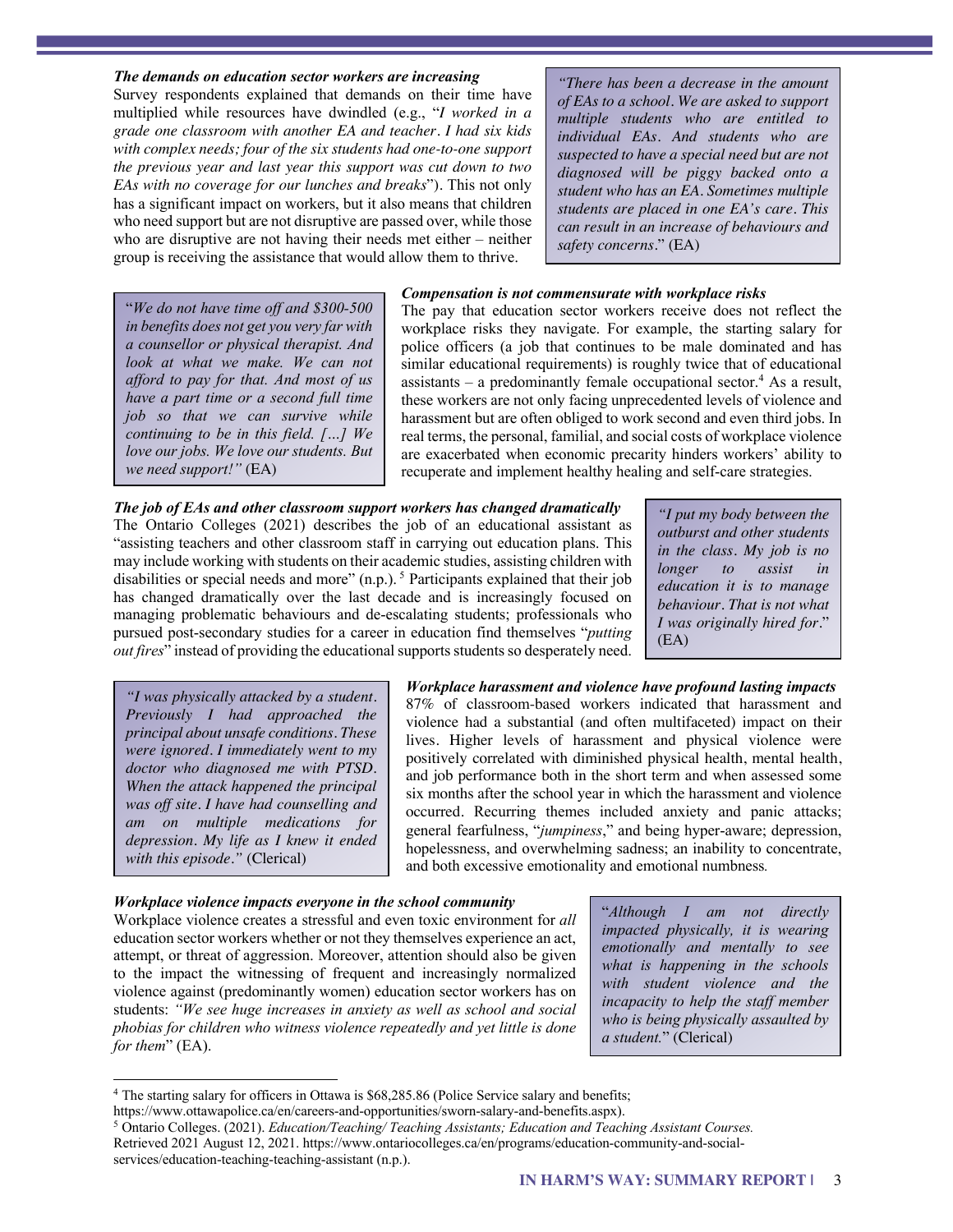*"I have had 7 years of intensive psychological therapy (twice a week) due to PTSD brought on from the workplace. I have finally developed functioning coping skills. I remain in this job because it's the highest paying in my field of work although I only make \$40,000 a year."* (ECE)

## *There is a significant risk of occupational burnout*

#### Results of the survey indicate that one in six education sector workers were either at imminent risk of burnout (7.21%) or would meet the formal criteria for burnout (7.86%). Features of burnout were associated with lower levels of overall functioning and lower levels of job commitment, as well as a greater number of days off work following the worst instance of harassment or violence. Further analysis showed that the degree of burnout predicted the number of days off work following an incident of harassment above and beyond any impact of symptoms of PTSD. The qualitative analysis of the data demonstrates that the risk of burnout is exacerbated when a lack of collegial and administrative respect, support, and acknowledgment operates alongside rapidly evolving/increasing workplace expectations.

*"It causes extreme stress, anxiety, and frustration. I feel burnt out. I used to be passionate about my job and I'm only four years in and already feel like I can't do this much longer. I don't have energy after my days at work to do things I enjoy, or to go out with friends. I feel discouraged. Even filling out this survey I feel like I don't have hope for things to change. On top of that, my salary and job description don't line up with what I actually do in a day."* (EA)

*"I have nothing left for my family. I don't feel like engaging with them because of the extremely difficult days of violence and dysregulation in the children that I support. IT IS EXHAUSTING!! I am mentally done! I'm not sure how much longer I can do this job, and I'm only 35. I hate that I have nothing left to give to my own children and husband. My patience is shot, and I just want to be left alone. It's a horrible feeling.*" (ECE)

## *Workplace violence extracts a heavy toll on families*

*Rates of PTSD are shockingly high* 

Findings from this research suggest that 13.5% of EAs would be designated with Post-Traumatic Stress Disorder (PTSD) following their worst incident of violence in the past year and that 18% would be designated with PTSD following their worst incident of harassment in the past year. The proportion of individuals designated as having PTSD was equitable to the rate reported by firefighters.<sup>6</sup> Symptoms of PTSD were associated with lower levels of overall functioning and lower levels of job commitment, as well as a greater number of days off work.

That 'routine' workplace harassment and violence impacts familial relationships, the lives of workers' partners, and – most especially – their children, emerged as a striking but somewhat gendered impact of workplace harassment and violence. It was noted by 24% or almost one in four women but only one in ten men. Many participants wrote about coming home not only "*mentally and physically drained*" but also "*grumpy*," "*impatient*," "*short tempered*," "*irritable,*" "*stressed*," and "*bitchy.*" Many participants also noted that they "*bring the stress home*," some "*withdraw from the family,*" while others find "*it hard to come home and receive a hug from my spouse, or my kids."* One educational assistant wrote that she "*would flinch when my own child came near me suddenly.*" The inability to parent and enjoy a rich family life appears to be a hidden injury of workplace violence.

## *Economic and social costs are significant*

Replacing education sector workers for time lost due to workplace harassment or violence is conservatively estimated to cost Ontario at least 3.5 million dollars annually (see full report for calculation). Furthermore, participants explained that in order to protect their health they sometimes needed to take short- or long-term leaves; others wrote about changing jobs, cutting back on their hours, or taking early retirement. Evidently, when experienced workers are unable to continue in the field and abandon their careers they trained for in order safeguard their physical and mental health, not only do students lose important supports but the education system as a whole is impoverished.

*"I was punched in the head resulting in a concussion and prolonged brain injury that I'm still suffering from. I tried to explain to my principal that I was experiencing anxiety due to the extreme violence. He told me that it was my job to manage the behaviour of the students and I'd better figure it out. When I started to cry, he said I needed to behave professionally. I was scared to work with the student alone. I was written up for unprofessional behaviour. After that I experienced daily panic attacks and lived in fear. I worked in absolute terror as the principal said three write-ups and I'd lose my job. Eventually I was having panic attacks in class. I had to go on leave and into intense therapy for PTSD. My life will never be the same."* (EA)

<sup>6</sup> Studies examining the rate of PTSD in firefighters have found rates of PTSD ranging from 13% to 18% 1–4 years following largescale response events (Benedek, Fullerton, & Ursano, 2007; Carleton, Afifi, Turner et al., 2012).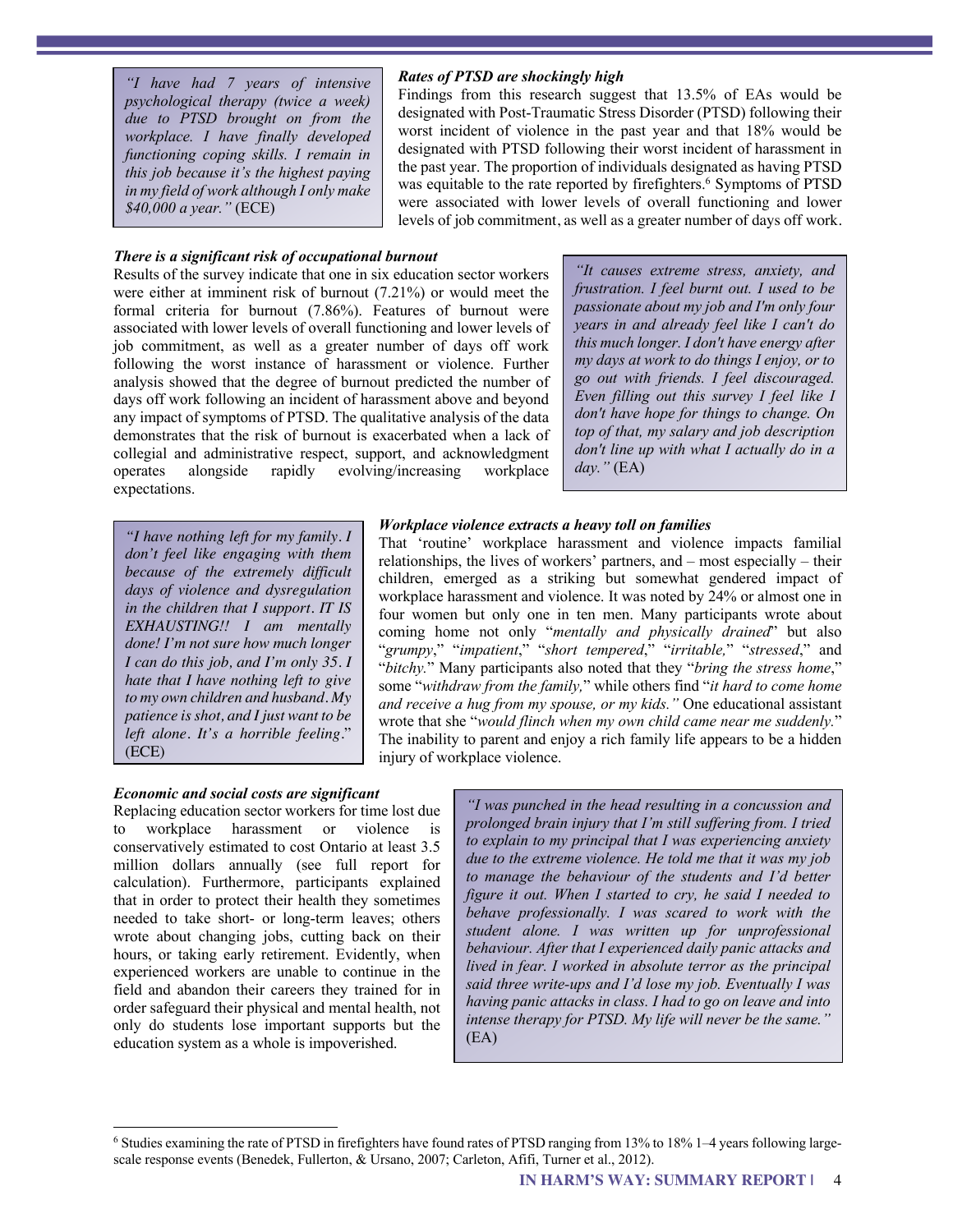"*I can attest to the damage that hundreds of daily minor incidents can do to mental and physical well being. There is no light at the end of the tunnel. It's demoralizing. The constant day to day blame and lack of support adds up."* (EA)

#### *All too often the response to violence is inaction and/or blame*

When asked about the administrative response to violence, some respondents wrote about supportive principals, while others described administrators who were at least somewhat sympathetic. However, many participants explained that their administrators provided minimal or no support – not even debriefs or check-ins. Participants also reported being blamed and held to account for the violence they experienced. Moreover, participants wrote about administrators who either subtly or explicitly discouraged the reporting of violence, including threats to employment.

## *One in ten participants experienced a workplace reprisal for reporting harassment*

Workplace reprisals are any negative responses against an employee who was engaging in a legally protected activity (e.g., refusing to work in unsafe conditions, requesting adherence to occupational health and safety laws). One in ten participants (10.89%) described experiencing a reprisal following a report of harassment and one in fifteen (6.27%) experienced a reprisal following a report of physical violence in the 2018-2019 school year. The most common reprisals were professional and career costs (e.g., changes to job duties, being removed from roles, assigned undesirable tasks, being given bad references). Of course, when workers are reassigned, the retribution impacts not only the worker but also the students who are deprived of a trusted resource.

*"Punishment [including] being excluded from class trips, from events at the school, having to show up to work earlier than other employees, shunned by principals, and ignored unless they needed to address something. Letter written in my HR file.*" (ECE)

*"Making less than \$45,000 a year does not reflect the work I do. This causes stress and anxiety. Every educational assistant I work with is a woman. Every one of us have second and third jobs. We are tired. We are broken. We take the abuse because we are too tired to expect better."* (EA)

#### *Women experience higher levels of workplace harassment and violence and more impacts*

Women participants reported higher levels of harassment from students and parents, as well as higher levels of violence from students. <sup>7</sup> Several gender differences also emerged with respect to the impact. Compared to their male counterparts, women reported more overtime work, higher workload increases, less ability to meet workplace demands, and greater familial impacts. Women participants also reported higher levels of workplace burnout and more symptoms of PTSD following their worst instance of harassment than did men.

#### *Participants who identify as having a disability report ableism and failure to accommodate*

Participants identifying as having a disability reported significantly higher levels of harassment from colleagues and administrators than did participants who did not so identify. These participants described being disbelieved, disrespected, and humiliated *about* their disability by colleagues and administrators, including when the disability was the result of physical and/or mental injuries sustained in the workplace. Reprisals for reporting harassment were also significantly higher. Education sector workers who identify as having a disability reported lower levels of workplace functioning and commitment, and higher levels of burnout and PTSD symptoms following instances of harassment and violence.

"*[My] principal ridiculed my anxiety and PTSD from a work-related injury. She laughed about it and spoke to other staff. [She] complained about accommodating me and caused tension with other staff as their duties changed due to my accommodations."* (EA)

*"A student tried to pull on my hijab from the back, choking me while I was engaged in teaching another student. When the teacher tried to get him off, he tried to scratch and bite both her and me. He also tried to insert his hand under my shirt to scratch me."* (EA)

## *BIPOC<sup>8</sup> workers report higher rates of workplace reprisals*

Bias, racism, and Islamophobia underpin the harassment and violence that BIPOC workers experience – in the words of one EA *"It is hard to really get a feel for someone yelling in your face, 'You are a son of a n\*\*\* bitch'" –* and also appear to impact the response. BIPOC participants experienced higher rates of reprisals for reporting instances of harassment and violence. Moreover, BIPOC education sector workers reported lower levels of burnout but higher levels of workplace commitment and functioning, more symptoms of PTSD, and greater increases in overtime work relative to non-BIPOC education sector workers.

 $^7$  See also, Chen, Smith, and Mustard, Gender differences in injuries attributed to workplace violence, 3-9.

<sup>8.</sup> Small samples necessitated collapsing racialized and Indigenous participants into the category of BIPOC (Black, Indigenous, and people of colour) to undertake statistical analysis.